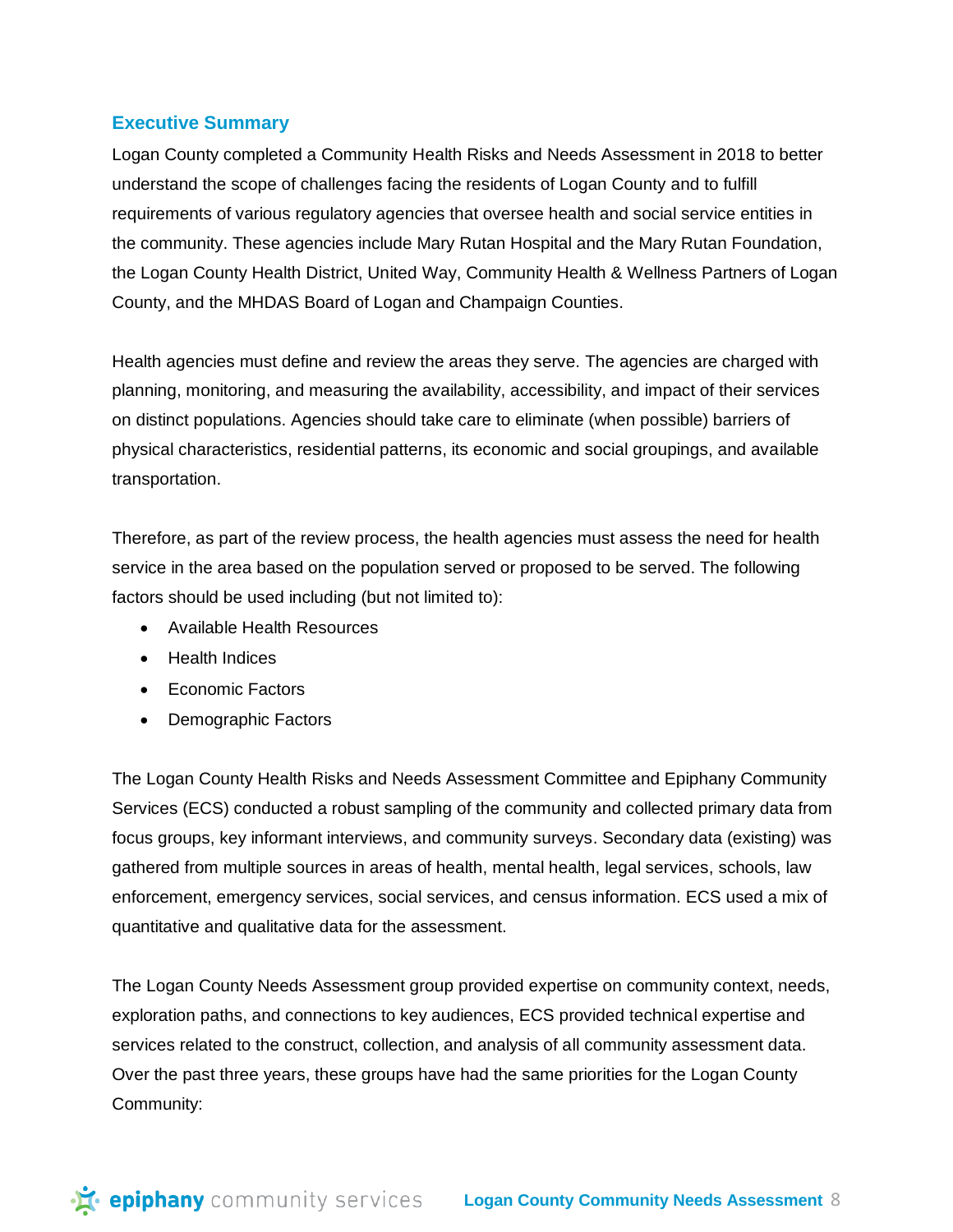- Healthy living to prevent chronic disease
- Substance abuse
- Mental health
- Resource and awareness communication
- Housing and homelessness

### **Introduction**

To address the challenges facing Logan County, members of the Logan County Health Risk and Community Needs Assessment Committee, gathered data related to Logan County's community. The goal of this needs assessment is to create a picture of the needs of Logan County so the Mary Rutan Hospital, Mary Rutan Foundation, the Logan County Health District, the MHDAS Board of Logan and Champaign counties, United Way, Community Health & Wellness Partners of Logan County, and other agencies may better target their work to improve the quality of life in Logan County. This report identifies community and data strengths and challenges and provides conclusions and recommendations for the next steps in addressing challenges.

### **Community Overview**

Logan County, seated in west central Ohio, is a rural farming and manufacturing community located approximately 60 miles west of the state capital, Columbus. Logan County covers a span of nearly 500 square miles of primarily agricultural land. 2016 projected data for the United States (U.S.) Census<sup>20</sup> reported a total population of  $45,165$ . The county seat, Bellefontaine, holds the largest population in the county with 13,370 residents.

The major employer is manufacturing, followed by agriculture, administrative, waste services, health care, social assistance, and education. People travel between 15 and 29 minutes to work. Public transportation is lacking in terms of accessibility and affordability. Over the past year, improvements have been made to the local public transportation system, although it is still limited. Efforts continue to make it more accessible and affordable.

There are four school districts, each district encompasses several small communities. There are 7,625 students in Logan County. The average high school graduation rate for 2015/16 was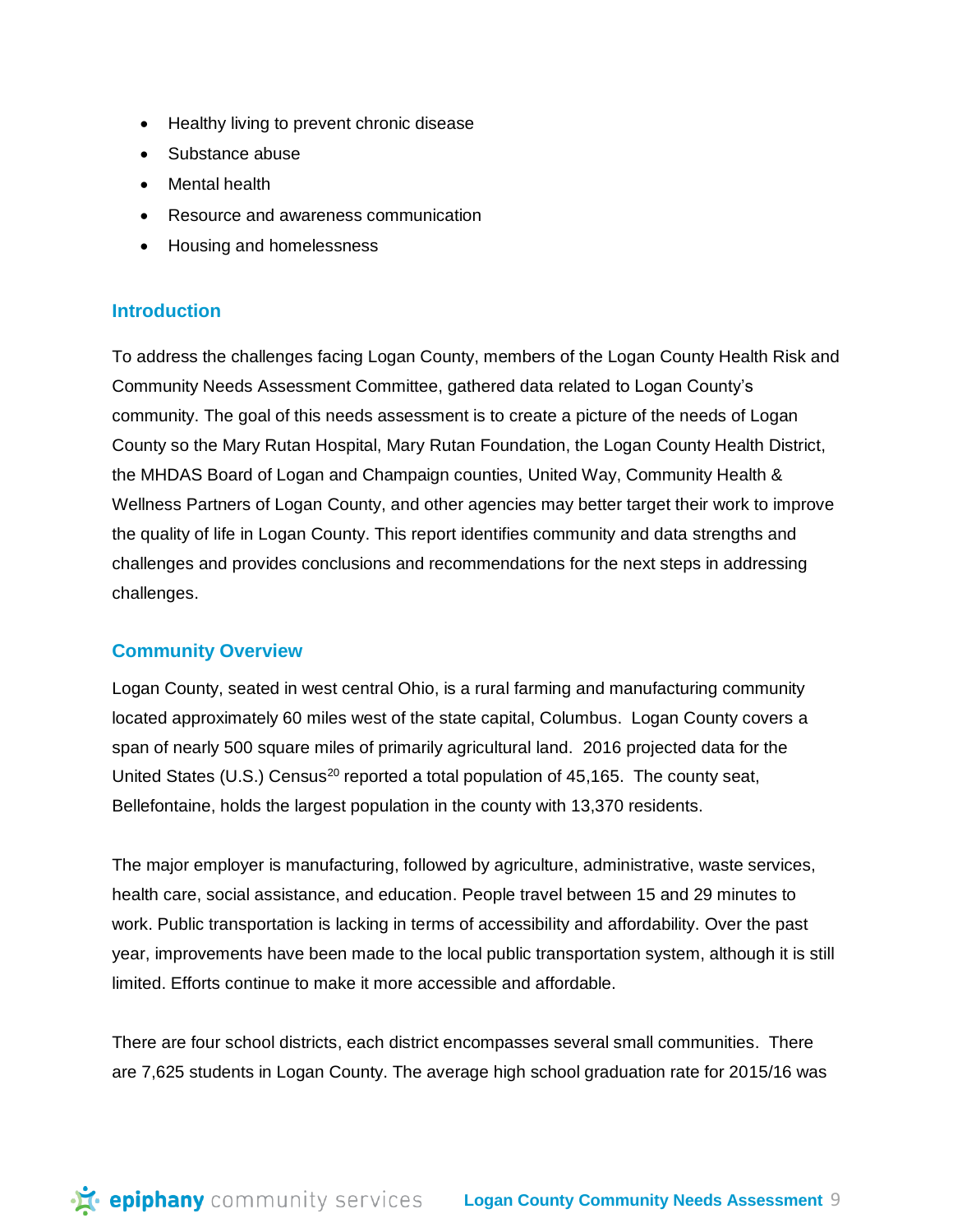95.9% <sup>1</sup>. The graduation rate has increased from 92.1% in 2014/15 and is higher than the Ohio rate of 83.5%.

When considering the racial composition, Logan County is a predominately white community, comparable to the state of Ohio. 2016 projected numbers for the US Census reports that 94.9% of residents designated white as their race. Persons reporting two or more races is the next largest racial group making up 2.2% of the population. Logan County has a diverse population regarding socio-economic, religion, agriculture, and resort communities which have different norms, values, and attitudes.

According to Ohio County Profiles <sup>2</sup>, 2016, approximately one-quarter of the population of Logan County is under the age of 18 and a little over half the population are ages 24 to 64. A very small percentage, only eight percent, is young adults ages 18 to 24. The median household income in 2016 was \$49,783 (the US Census<sup>20</sup> projects \$51,136) with 13% (the U.S. Census<sup>20</sup> projects 12.2%) of residences living below poverty level**.** 

There are over twenty-one parks that provide residents with recreational opportunities, with nine of those having designated walking trails. The Indian Lake State Park provides a walking and bike path that runs along the edge of Indian Lake midpoint between Russell's Point and Lakeview. The newest fitness project is the 18-mile bike trail expansion, Simon Kenton All Purpose Bike Path, allowing bicyclists to travel between Cincinnati and Bellefontaine. Six fitness facilities are located within the county, along with a ski resort, pool, recreational lake, bowling lanes, golf courses, zip line & rope course, and horseback riding. There are limited indoor opportunities for fitness during inclement weather, especially options that are no cost. Additionally, many of the county's recreational opportunities require transportation for most residents. Fresh produce is available in the summer at two farmer's markets in Bellefontaine. Grocery stores are available in most communities, although a few of the smaller areas do not have grocery stores and residents would be required to travel to obtain food.

**Logan Community Services** Logan County Community Needs Assessment 10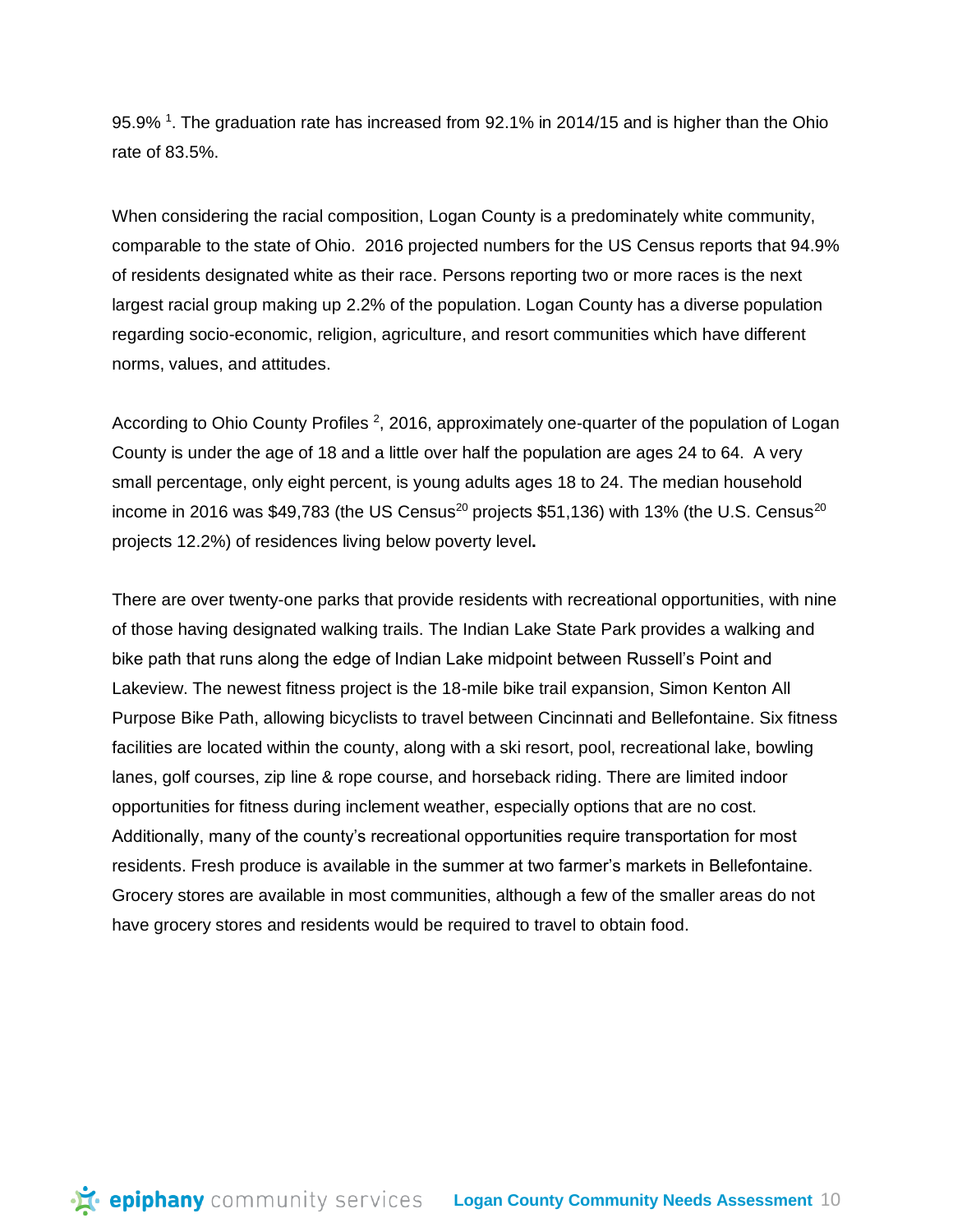# **Community Strengths/Assets**

In general, Logan County is a healthy community with a strong understanding of its problems, county residents feel able to address issues. Residents view Logan County as a good place to live and are willing to invest the time and talents in the community. The results of this assessment indicated an engaged community with a great deal of pride in its successes. Primary data collection through interviews, key informant interviews, and focus groups allowed a richer picture of the community to be developed. These data sources revealed many strengths.

- The community thinks highly of their community schools.
- The graduation rate in Logan County is higher than the state average<sup>6</sup>
- Youth feel supported by their parents
- The Logan County teen birth rate is lower than the state of Ohio $6$
- Logan County's infant mortality rate is substantially lower than the state rate.  $6$
- Logan County median income is above the State of Ohio's median income<sup>6</sup>
- The Logan County unemployment rate is lower than the State of Ohio rate  $6$
- Most interviewees enjoy living in Logan County and feel the community has a great deal to offer its residents.
- Community members are willing to invest in the community through volunteer work to support community efforts and facilities.
- The community has two new Urgent Care facilities
- Relationships between law enforcement agencies are good
- The faith-based community enjoys good support from the community
- The revitalization efforts in Bellefontaine are appreciated by community members
- The restoration of the Holland Theatre in Bellefontaine is viewed as a positive effort
- The agricultural community's work ethic is viewed as having a positive effect
- The development and ongoing work of CORE is viewed as having a positive effect
- United Way is viewed as a positive and forward-looking organization
- The community has a generous spirit
- Consolidated Care is viewed positively
- Community Health and Wellness Partner s of Logan County is viewed positively.
- The youth perceive they see people out in the community
- New businesses are coming to the area
- The youth feel the sports teams are good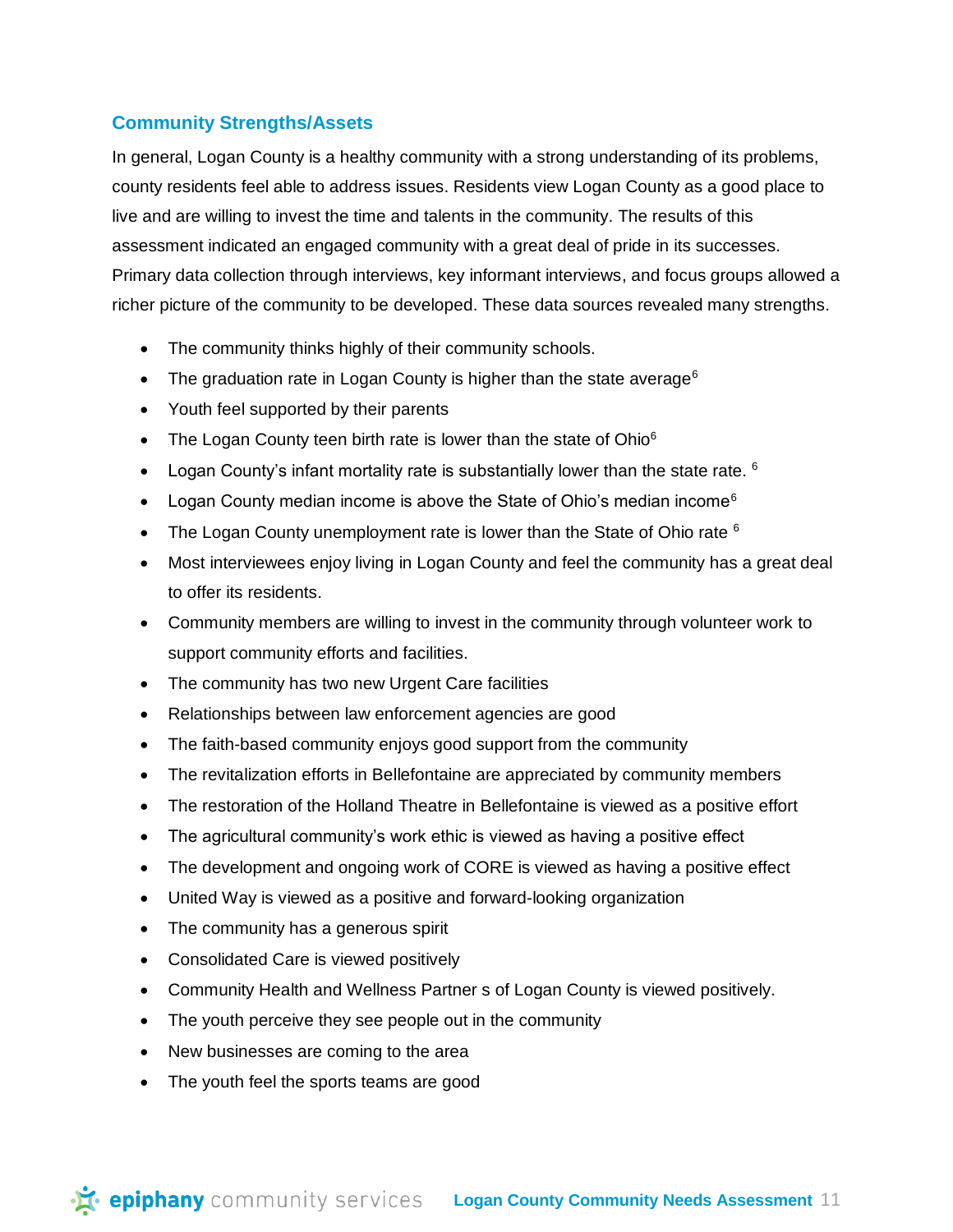- The Amish feel blessed by the way the community accepts them.
- Most people feel they are healthy.
- 2-1-1 in place for use, which connects callers, at no cost, to critical health and human services in their community.
- Healthy Living, Healthy You is a successful campaign, gaining recognition
- The community is exercising more.
- The coalitions have become purposeful in their work

### **Community Challenges**

Logan County has a great number of strengths as identified by primary and secondary data collection. Despite the strengths, there are areas of challenge and questions for the community to address. Challenges include:

Logan County faces two challenges of the composition of the population; 1) the population is not growing and 2) the population is aging. This aging population will present challenges to Logan County policymakers and programs, such as Social Security and Medicare. It will also affect families, businesses, and health care providers $^{21}$ .

In terms of community issues, one of the biggest findings is the percentage of respondents indicating drug abuse as a big issue and the need for alcohol/drug abuse programs. Responses from the 2018 Community needs survey indicate year over year the percentage of respondents indicating drug use is a "big problem" as increased, from 70.3%, 2012 to 85.8%, 2018. (See Table 1:c Drug Abuse under Community Issues) This corresponds to recent reports of drug abuse in the community but does not correspond with the low percentage of respondents reporting the use of drugs. In addition, other issues mentioned by respondents include health care, care for elderly, and the need for evening/weekend transportation.

Health issues indicate some areas of note. In the Personal Health section, an area that requires attention is the relatively high percentage of respondents indicating they are overweight or obese. There has been an increase in the recognition of the Healthy Living Healthy You campaign, though there is still work required to inform people everything the campaign is focused on.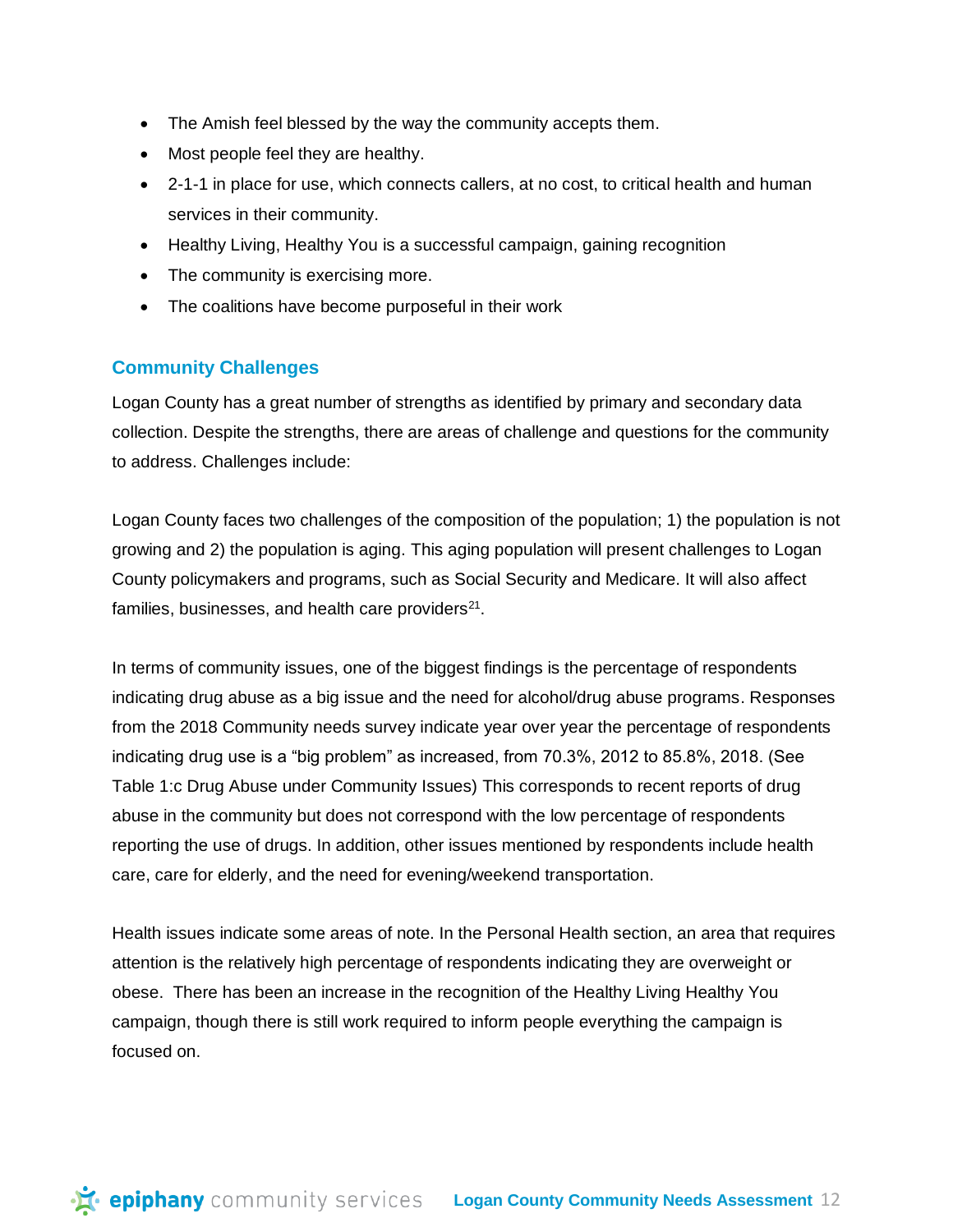In the Health Care Access and Health Care Coverage sections, there are some positive things to highlight. Most respondents indicated having healthcare coverage, having a regular health care provider, and getting regular checkups. However, is a trend for a lower percentage of respondents to report family coverage.

One issue that came out of the drug and alcohol sections of the 2018 community needs survey was that just over 15% of respondents report knowing a heroin user. The respondents indicated the user were predominantly (85.1%) from the 21 to 40 age group. From the key informant interviews, heroin issue was noted as an issue that needed to be addressed. Secondary data supports this under the ER visits report from Mary Rutan Hospital. The ER reported 107 drug overdoses in 2017 up from 34 in 2015. The ER reported 26 alcohol-related issues in 2017 up from 15 in 2015.

The one finding in the sexual health section that was notable was a positive one, trending from 2012, to 2015 to 2018 was a low percentage of respondents are indicating multiple sexual partners. This is true even for the young adult group. However, according to the Logan County Health District reporting there is an increase in incidences of all sexually transmitted diseases, including chlamydia, gonorrhea, and Hep B (see Table 13).

For mental health, there was a slight increase in respondents indicating that mental health issues are a 'big problem' in their community. All age groups except 65+ reported higher percentages in 2018 than 2015 that mental health issues were a "big problem". Percentages were slightly lower for 65+ but the difference was minimal.

In the 2018 community needs survey percentages of respondents being diagnosed with any mental illness, were lowest for the 65+ respondents, higher for female than male respondents, and highest in Russells Point. Key informants indicated the need for mental health facilities, seeing mental health as an increasing need.

According to the Ohio Kids Count 2017 Fact Sheet, child maltreatment in Logan County is higher than the state rate. $6$  Responses in the 2018 Community needs survey indicate over one quarter of respondents view child abuse as a big problem. Juvenile Division Cases Filed by Year (Table 20) increased from 95 (2014) to 146 (2016).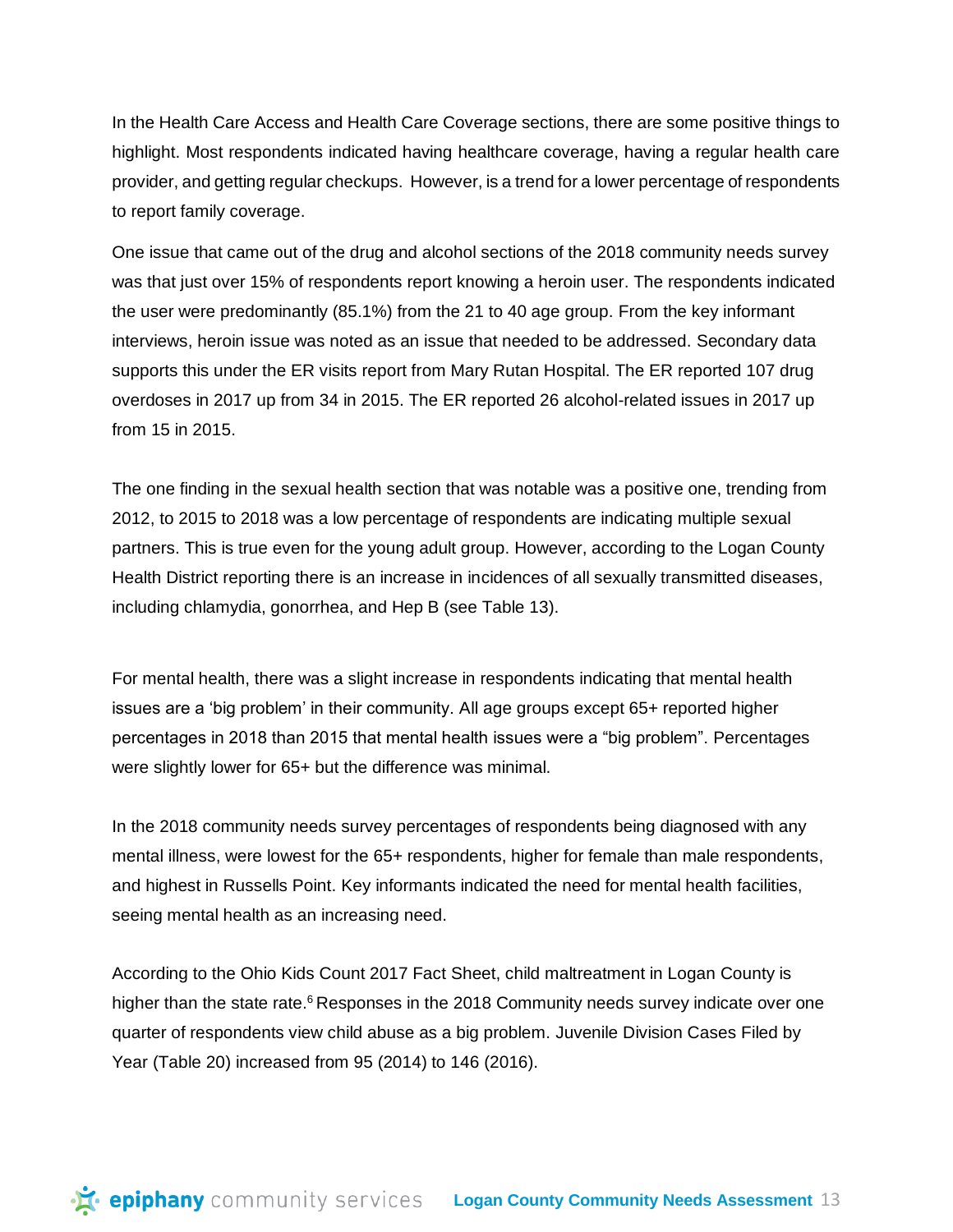The 2018 School survey Logan County youth have low social competency and low positive identity ratings, according to the youth surveys<sup>5</sup> (see Tables 2 to 5). These skills are often referred to as "life skills" which could result in potentially fewer youth being academically and vocationally successful compared to their predecessors.

On the Community Needs Survey 2018, there are parenting issues worth noting. One parenting issue is a concern, that nearly one-quarter of respondents with children indicated they have children with asthma. On a positive note a large percentage of respondents indicated eating regular meals with family members, most respondents reported that their children have health care coverage, and on the school survey youth rated family support and family boundaries over 60% (an external asset). In youth focus groups the participants indicated they prefer eating as a family, when dining at home or dining out.

In the Social, Economic area there were mixed responses and data. From the Ohio County Health Ranking (Table 9), Logan County moved from a ranking of  $45<sup>th</sup>$  in 2016 to 31<sup>st</sup> in 2018 in Social & Economic factors. These factors include High School graduation, some college, unemployment, childhood poverty, income inequality, children in single-parent households, social associations, violent crime, injury deaths**.** 

However, in the internal assets area of the school survey, students reported the lowest rating for social competencies. This includes; Young person knowing how to plan and make choices; having empathy, sensitivity, and friendship skills; having knowledge of and comfort with people of different cultural/racial/ethnic backgrounds; resisting negative peer pressure and dangerous situations; and finding ways to resolve conflict nonviolently<sup>7</sup>. Key informants and focus group participants indicated a need for life skills training at all ages in the community.

Social Context was the last section of the survey. There are still low percentages of respondents reporting issues with their housing and low percentages reporting money issues. However, 2-1- 1 (a simple, easy-to-remember number to call when you need non-emergency help or access to human services. It is a free 24-hour service) reporting indicated housing issue needs as the top five reasons for calls. Focus groups and key informant interviewees all mentioned housing and homelessness issues. The housing issues apply to all income and ownership groups.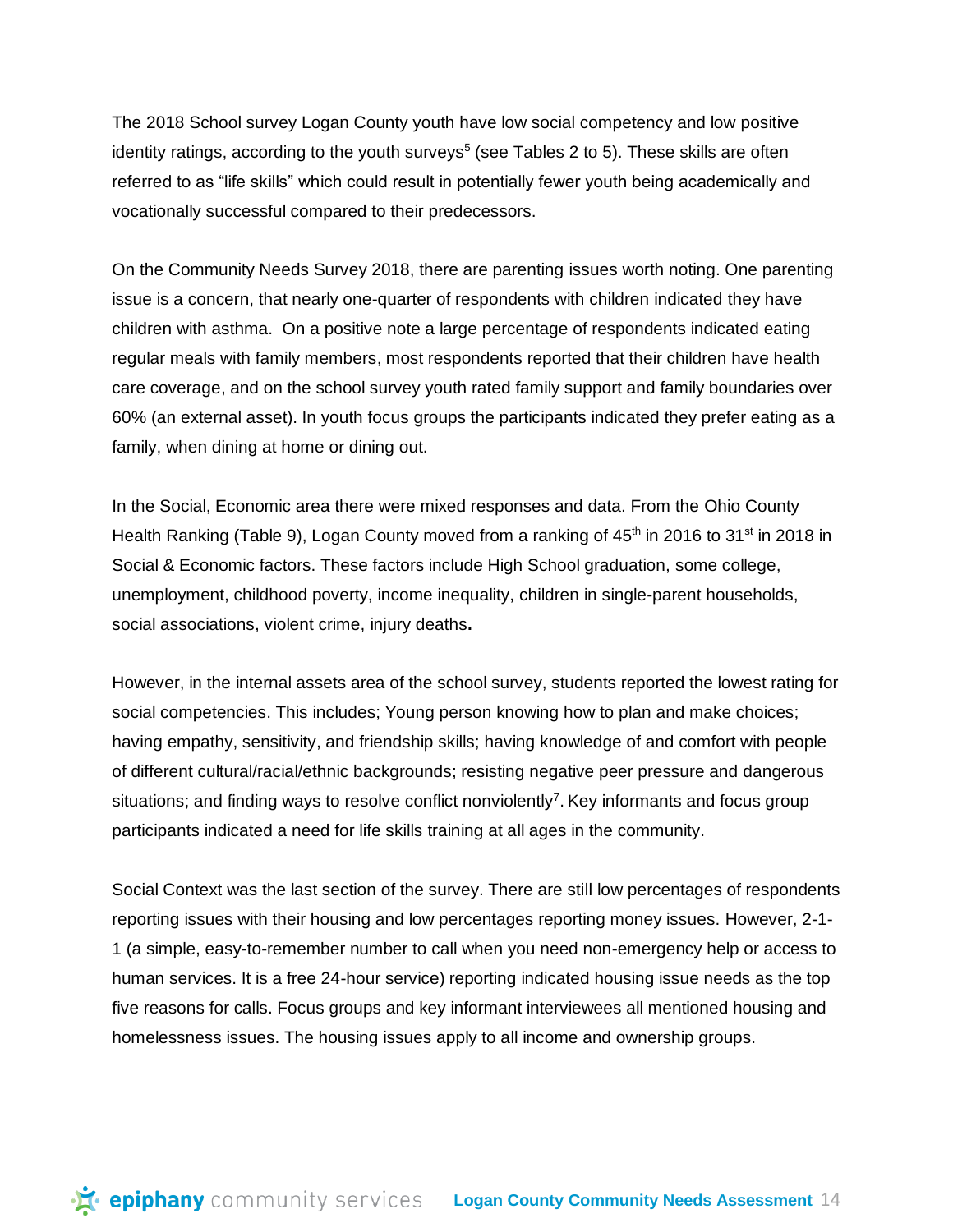From the youth focus groups, improving community pride was an issue they felt was needed. Key informants mentioned an improving sense of pride, particularly in Bellefontaine.

There continue to be some differences to note with regards to census tract, like surveys in 2012, 2015, and in 2018. Respondents from Indian Lake – Lakeview, Russells Point, and some of the areas in Bellefontaine (e.g., West, and Central) still tended to provide more "at risk" responses than those from other areas. For instance, these are the areas where respondents are reporting the highest percentage of depression symptoms and mental health dysfunction, abuse, smoking, issues with getting help when they need it, lowest incomes, most negative views of the community, and the most community issues/problems in general.

Overall, some challenges for the community were highlighted in the secondary data. For example, consider the 2-1-1 reporting, of housing issues and the lack of housing issues in the survey responses. Another example is found in the maltreatment of children numbers for Logan County and the court cases. In the 2018 survey, respondents indicate child abuse as a distant second place to drugs as a "big problem". This indicates the need to go beyond the convenience sampling and access people who are experiencing access inequity. The community challenge is "how" to access this group.

### **Recommendations**

There are many strengths in the Logan County community. However, there are areas for improvement necessary to address the challenges facing the community. A review of data and an assessment of community challenges indicates that Logan County and community organizations address the following:

- Enhance the existing coalitions created to address the priorities, add dedicated leadership
- Continue to support CORE
- Strengthen supports for the populations in the community living below the ALICE (Asset Limited, Income Constrained, Employed) measures
- Work with local organizations and agencies to understand the housing needs of the community and begin a plan for the housing needs
- Continue to work with local organizations and agencies regarding the county-wide transportation issues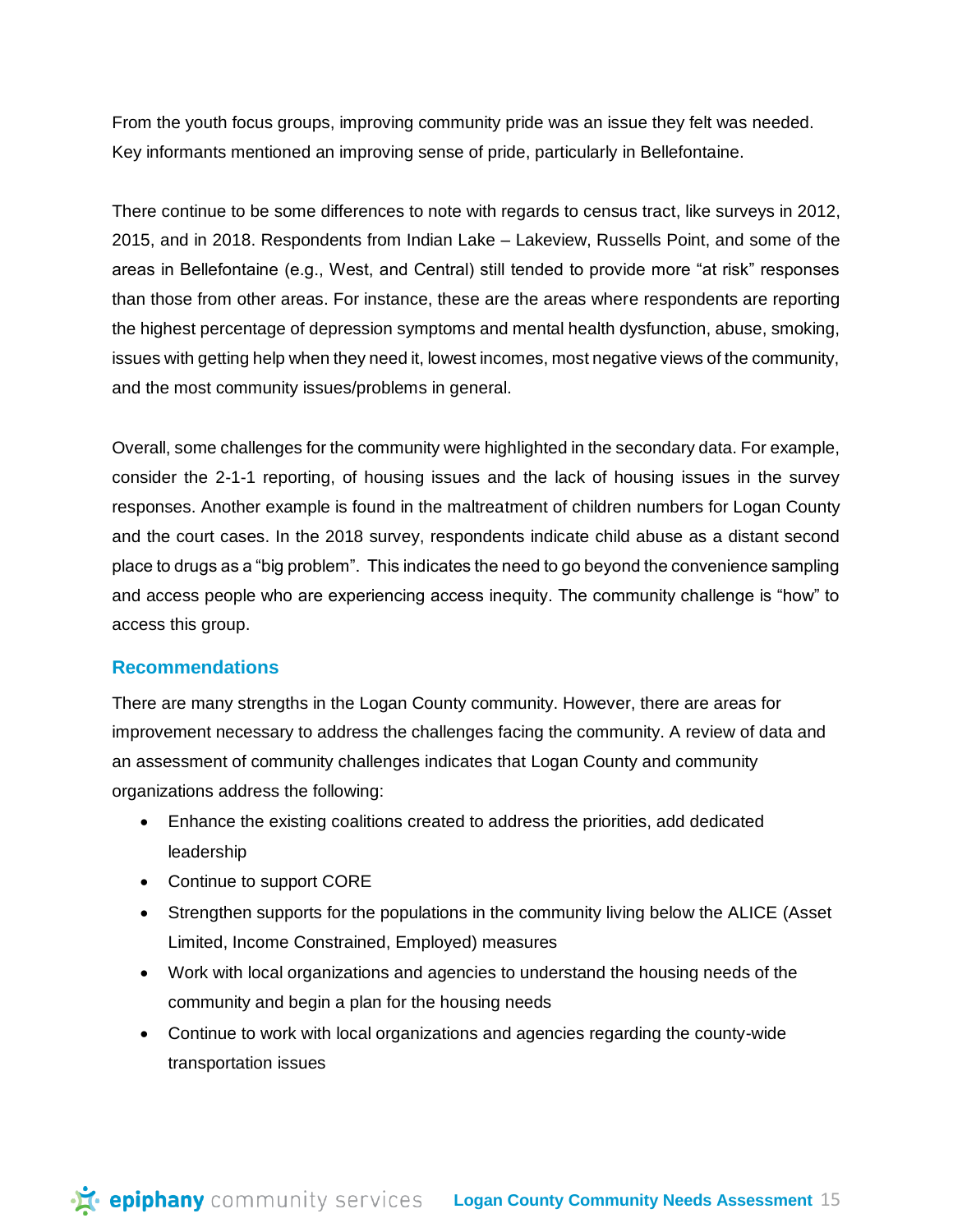- Collaboration with local leaders, parents, and youth to develop strategies to address the lack of inclusivity that is felt in the community, efforts should be made to develop a sense of county level and community, not just individualized towns
- Outreach to parents and community members with messages on how to support the children of the community
- Outreach to parents and community members on how to help children gain life skills
- Review of prevention programming, practices and policies, and identification of gaps that may be impacting the level of adult abuse of both alcohol and drugs
- Continue collaboration between businesses, education, and the community working to prepare the area youth for the workforce
- Partnership with law enforcement agencies to identify "hot spots" to patrol and provision of support to ensure resources
- Partnership with faith communities to share messages about substance abuse issues and engagement with parents and the community regarding these issues
- Work with the hospital to obtain additional health data, allowing for a more comprehensive "health" picture of the community

# Future Data Collection

- Review the questions on the survey, with the new data from the 2018 survey, key informants, focus groups, secondary data, and survey responses. Select questions that reflect the new priorities and track from previous surveys.
- Create a large and small survey placing the smaller survey online.
- Add questions on the survey regarding the children of Logan County
- Conduct a community mapping effort to determine the assets in Logan County
- Create a plan and implement ways to assess people who experience inequities in accessing resources and services
- Check assessment year to assessment year to understand the value of the use of census tracts